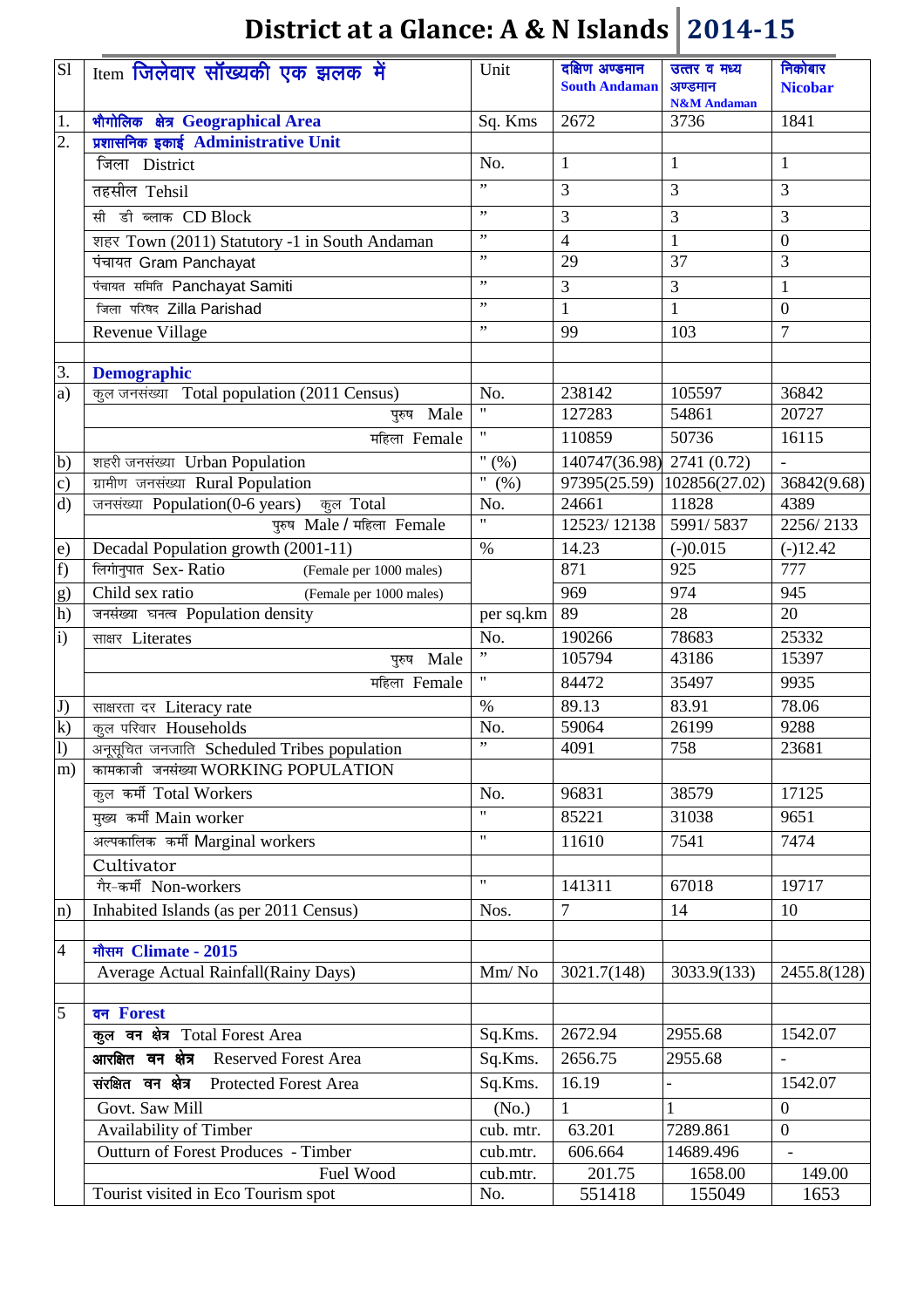| S1     | Item जिलेवार सॉख्यकी एक झलक में                               | Unit          | दक्षिण अण्डमान<br><b>South Andaman</b> | उत्तर व मध्य<br>अण्डमान<br><b>N&amp;M</b> Andaman | निकोबार<br><b>Nicobar</b> |
|--------|---------------------------------------------------------------|---------------|----------------------------------------|---------------------------------------------------|---------------------------|
| 6      | कृषि AGRICULTURE                                              |               |                                        |                                                   |                           |
|        | भूमि उपयोग Reporting Area for land utilization                | Hects.        | 280442.46                              | 318153.96                                         | 157794.50                 |
|        | सकल बुआई क्षेत्रफल Net area sown                              | ,             | 6894.19                                | 7538.70                                           | 267.87                    |
|        | अकृष्ट भूमि Other uncultivated excluding fallow land          | $, \,$        | 1860.98                                | 7580.98                                           | 444.16                    |
|        | कुल फसल क्षेत्रफल Total cropped area                          | ,,            | 7141.04                                | 9007.00                                           | 377.87                    |
|        | अनाज Cereals                                                  |               |                                        |                                                   |                           |
|        | क्षेत्रफल Area-<br>धान Paddy                                  | Hects.        | 267.50                                 | 6162.50                                           | 4.60                      |
|        | मक्का Maize                                                   | ,,            | 70                                     | 96.45                                             | 0.55                      |
|        | मुख्य उत्पाद Production - धान Paddy                           | Mt            | 696.50                                 | 18966.32                                          | 16.18                     |
|        | $\overline{4}$ मक्का Maize                                    | ,             | 141.50                                 | 456.00                                            | 5.50                      |
|        | बागानी फसल Plantations Crops                                  |               |                                        |                                                   |                           |
|        | क्षेत्रफल Area नरियल Coconut                                  | Hects.        | 3562.00                                | 3675.00                                           | 14673.00                  |
|        | सुपारी Arecanut                                               | ,,            | 2190.00                                | 1603                                              | 876.50                    |
|        | काजू Cashewnut                                                | ,,            | 14.90                                  | 81.20                                             | 1036.90                   |
|        | मुख्य उत्पाद Production -Coconut                              | (M/nuts)      | 17.10                                  | 17.40                                             | 95.30                     |
|        | सुपारी Arecanut                                               | Mt            | 4879.50                                | 3830.00                                           | 638.50                    |
|        | काजू Cashewnut                                                | ,             | 22.80                                  | 7.20                                              | 303.00                    |
|        | पुष्प कृषि Floriculture -<br>क्षेत्रफल Area                   | (हेक्टेयर)    | 137.6                                  | 42.69                                             | 3.96                      |
|        | उत्पादन Production                                            | (मै.ट.)       | 118.42                                 | 62.44                                             | 8.14                      |
|        |                                                               |               |                                        |                                                   |                           |
| $\tau$ | पशुपालन ANIMAL HUSBANDRY पशुधन जनसंख्या Livestock Census 2012 |               |                                        |                                                   |                           |
|        | पशुधन Live stock Population                                   | No.           | 49555                                  | 72006                                             | 33180                     |
|        | कुक्कुट Poultry Population                                    | ,,            | 665412                                 | 408205                                            | 91606                     |
|        | पशु चिकित्सालय Veterinary Hospital                            | No.           | $\overline{4}$                         | $\overline{3}$                                    | $\overline{2}$            |
|        | पशुचकित्सा दवाखाना Veterinary Dispensary                      | ,,            | 6                                      | $\overline{3}$                                    | $\overline{3}$            |
|        | पशुचकित्सा उप-दवाखाना Veterinary Sub-dispensary               | $, \,$        | 15                                     | 28                                                | 5                         |
|        | कृत्रिम गर्भाधान केन्द्र Artificial Insemination Centre       | ,,            | 10                                     | 6                                                 | 5                         |
|        | कृत्रिमगर्भाधान उपकेन्द्र Artificial Insemination Sub Centre  | ,,            | 12                                     | 25                                                | $\overline{0}$            |
|        | पशु चिकित्सा पोलिक्लिनिक Veterinary Polyclinic                | ,,            | 1                                      | $\overline{0}$                                    | $\overline{0}$            |
|        | पशुरोग निदान प्रयोगशाला Animal Disease Diagnostic Lab         | , ,           | $\mathbf{1}$                           | $\boldsymbol{0}$                                  | $\overline{0}$            |
|        | रोग जाँच प्रयोगशाला Disease Investigation Laboratory          | ,,            | $\overline{2}$                         | $\overline{2}$                                    | $\overline{2}$            |
|        | पशु चिकित्सक Veterinary Doctors                               | ,,            | 28                                     | 8                                                 | $\overline{7}$            |
|        | पराचिकित्सा कर्मी Para Medical Staff                          | ,             | 136                                    | 100                                               | 47                        |
|        | Production -<br>दुध Milk                                      | टन            | 7042                                   | 7956                                              | 676                       |
|        | अण्डा(लाख में) Egg                                            | (No. in Lakh) | 517.651                                | 316.163                                           | 84.778                    |
|        | Chicks/Duckling/Backyard Poultry - Sale                       | No.           | 164101                                 | 86191                                             | 26444                     |
|        |                                                               |               |                                        |                                                   |                           |
| 8      | नागरिक आपूर्ति CIVIL SUPPLIES                                 |               |                                        |                                                   |                           |
|        | गेदाम Godown/ उचित मूल्य के दुकान Fair Price Shop             | No.           | 12/313                                 | 8/141                                             | 17/53                     |
|        | Ration Card-total (BPL)                                       | , ,           | 64488(4946)                            | 29672(2466)                                       | 9663(1918)                |
|        | <b>APL</b>                                                    | ,,            | 58359                                  | 27149                                             | 4852                      |
|        | AAY                                                           | ,,            | 1186                                   | $\overline{57}$                                   | 2893                      |
|        | <b>LPG Connection - Domestic</b>                              | ,,            | 70291                                  | 14958                                             | 9652                      |
|        | - Commercial                                                  | ,,            | 1069                                   | 137                                               | 169                       |
|        | Import of food grains - Rice                                  | <b>MT</b>     | 14587                                  | 5036                                              | 4059                      |
|        | - Wheat<br>- Sugar                                            | MT<br>MT      | 7685<br>2971                           | 2410<br>1222                                      | 243<br>475                |
|        |                                                               |               |                                        |                                                   |                           |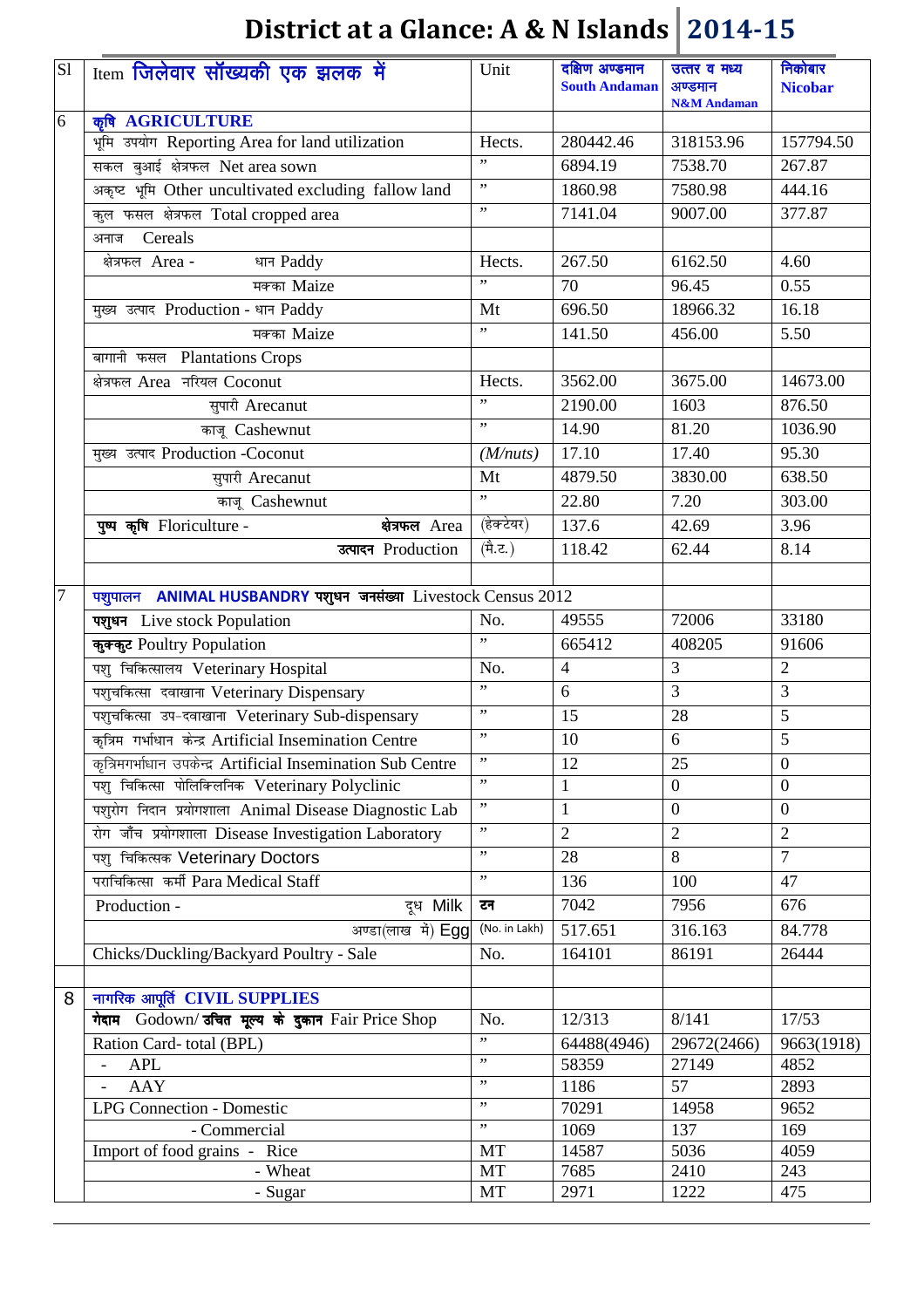| S1  | Item जिलेवार सॉंख्यकी एक झलक में                                  | Unit        | दक्षिण अण्डमान<br><b>South Andaman</b> | उत्तर व मध्य<br>अण्डमान<br><b>N&amp;M</b> Andaman | निकोबार<br><b>Nicobar</b> |
|-----|-------------------------------------------------------------------|-------------|----------------------------------------|---------------------------------------------------|---------------------------|
| 9   | स्वास्थ्य <b>HEALTH</b>                                           |             |                                        |                                                   |                           |
|     | अस्पताल Hospitals                                                 | No.         | $\mathfrak{2}$                         | 1                                                 | 1                         |
|     | समुदायिक स्वास्थ्य केन्द्र Community Health Centre                | ,,          | $\mathbf{1}$                           | $\overline{2}$                                    | $\mathbf{1}$              |
|     | प्राथमिक स्वास्थ्य केन्द्र Primary Health Centre                  | ,,          | 10                                     | $\overline{8}$                                    | $\overline{4}$            |
|     | शहरी स्वास्थ्य केन्द्र Urban Health Centre                        | ,,          | 5                                      | $\boldsymbol{0}$                                  | $\boldsymbol{0}$          |
|     | उप केन्द्र Sub-Centre                                             | $, \,$      | 40                                     | 42                                                | 37                        |
|     | होमियो दवाख़ाना Homeo Dispensary                                  | ,,          | $\mathbf{1}$                           | $\overline{3}$                                    | 3                         |
|     | आयुर्वेदिक दवाख़ाना Ayurvedic Dispensary                          | ,,          | $\mathbf{1}$                           | $\mathbf{0}$                                      | $\overline{0}$            |
|     | उपलब्ध शय्या Beds Available                                       | $, \,$      | 650                                    | 220                                               | 195                       |
|     | संस्थागत प्रसव Institutional delivery (2014)                      | $\%$        | 73.53                                  | 17.20                                             | 9.25                      |
|     | Birth registered - RBD 2014                                       | No.         | 4046                                   | 1077                                              | 549                       |
|     | Death registered - RBD 2014                                       | No.         | 1369                                   | 589                                               | 278                       |
|     |                                                                   |             |                                        |                                                   |                           |
| 10  | सहकारिता CO-OPERATION                                             |             |                                        |                                                   |                           |
|     | सहकारी समितियाँ Societies                                         | No.         | 1078                                   | 487                                               | 117                       |
|     | सदस्यता Membership                                                | ,,          | 69653                                  | 17259                                             | 5341                      |
|     | कार्यरत समितियां Functioning Societies                            | ,,          | 807                                    | 372                                               | 85                        |
|     |                                                                   |             |                                        |                                                   |                           |
| 11  | शिक्षा <b>EDUCATION</b>                                           |             |                                        |                                                   |                           |
|     | संस्थान Institutions (includes higher& technical)                 | No.<br>,    | 221                                    | 187                                               | 58                        |
|     | नामांकन Enrolment (includes higher& technical)                    | ,           | 61033                                  | 25497                                             | 6723                      |
|     | अनुसूचित जनजाति छात्र Schedule Tribe (includes higher& technical) | , ,         | 1620                                   | 278                                               | 4755                      |
|     | शिक्षक Teachers                                                   |             | 3625                                   | 1778                                              | 565                       |
|     | <b>Higher &amp; Technical Institution</b>                         | ,,          |                                        |                                                   |                           |
|     | राजकीय महाविद्यालय (JNRM, Ancol) & MG College                     | ,,          | $\overline{2}$                         | $\mathbf{1}$                                      | $\mathbf 0$               |
|     | डॉ बी. आर. अम्बेडकर प्रौद्योगिकी संस्थान DBRAIT                   |             | $\mathbf{1}$                           | $\mathbf 0$                                       | 0                         |
|     | आइ टी आइ ITI                                                      | ,,          | 1                                      | 1                                                 | 0                         |
|     | शिक्षक प्रशिक्षण संस्थान DIET                                     | ,,          | $\mathbf{1}$                           | $\boldsymbol{0}$                                  | $\mathbf{0}$              |
|     | शिक्षा स्नातक महाविद्यालय B. Ed. College                          | ,,          | 1                                      | $\mathbf{0}$                                      | $\boldsymbol{0}$          |
|     | परिचर्या विद्यालय Nursing School                                  | ,,          | 1                                      | $\boldsymbol{0}$                                  | $\overline{0}$            |
|     | ए.एन.एम./स्वा.क. विद्यालय ANM/HW School                           | , ,         | $\mathbf{1}$                           | $\overline{0}$                                    | $\overline{0}$            |
|     | समुद्री व समुद्री जीवविज्ञान Ocean Science & Marine Biology       | , ,         | 1                                      | $\theta$                                          | $\overline{0}$            |
|     | पूर्व प्राथमिक Pre-Primary<br>Dropout rate                        |             | 0.51                                   | 1.43                                              | 2.36                      |
|     | प्राथमिक Primary                                                  |             | 0.00                                   | 0.85                                              | 1.51                      |
|     | माध्यमिक Middle                                                   |             | 0.40                                   | 1.96                                              | 2.57                      |
|     | Library / Hostels                                                 | No.         | 7/3                                    | 6/14                                              | $5/0$                     |
| 12. | निर्वाचन ELECTION                                                 |             |                                        |                                                   |                           |
|     | मतदाता Total Electors जारी पहचानपत्र Identity Cards issued        | No. $(\% )$ | 175439(98.1)                           | 74234 (99.1)                                      | 25088(97.4)               |
|     |                                                                   |             |                                        |                                                   |                           |
| 13. | मत्स्यकीय FISHERIES                                               |             |                                        |                                                   |                           |
|     | देशी मत्स्यहरण नौका Fishing Country Craft                         | No.         | 757                                    | 471                                               | 282                       |
|     | मछली उतरने का केन्द्र Fish Landing Centre (No.)                   | ,,          | 1                                      | $\overline{4}$                                    | $\overline{0}$            |
|     | मत्स्यहरण जलयान Mechanized Fishing Vessels- Traditional           | No.         | $\overline{545}$                       | 638                                               | 169                       |
|     | मशीनीकृत जलयान Mechanized Boat                                    | ,,          | $\mathbf{0}$                           | 67                                                | 1                         |
|     | Cold Storage                                                      | , ,         | 6                                      | $\overline{2}$                                    | $\overline{2}$            |
|     | क्ल मछली Total Fish Landed                                        | tonnes      | 21054                                  | 15524                                             | 599                       |
|     | Marine                                                            | tones       | 20958                                  | 15423                                             | 599                       |
|     | Inland                                                            | tones       | 96                                     | 101                                               | $\boldsymbol{0}$          |